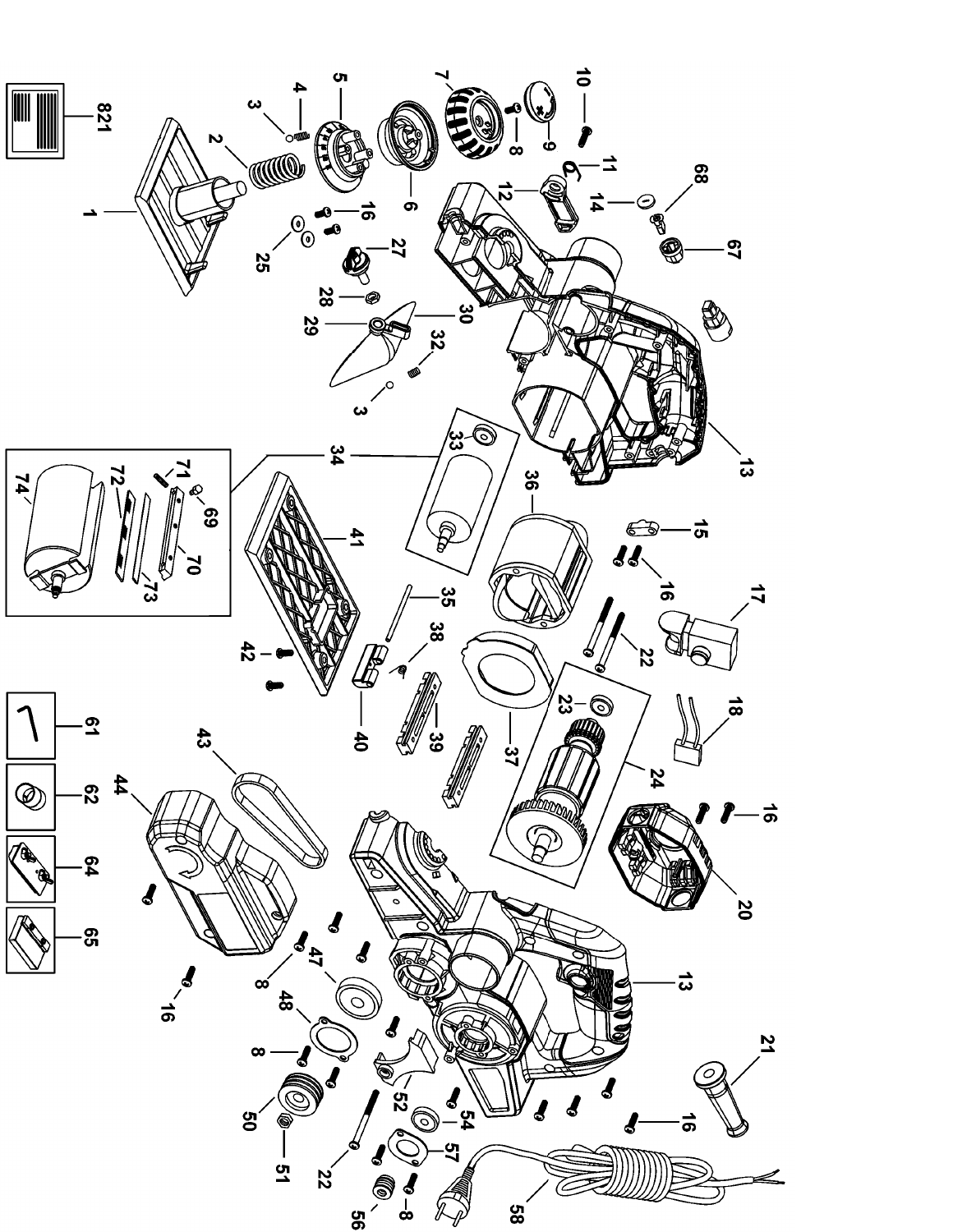## **Parts List for CE650-B2C Type 1**

| Item Number             | Part Number | Description               | <b>Qty Required</b> |
|-------------------------|-------------|---------------------------|---------------------|
| $\mathbf{1}$            | 5140101-33  | <b>FRONT SHOE</b>         | $\mathbf{1}$        |
| $\overline{2}$          | 5140101-34  | <b>SPRING</b>             | $\mathbf{1}$        |
| $\overline{\mathbf{3}}$ | 5140101-35  | <b>STEEL BALL</b>         | $\overline{2}$      |
| $\overline{4}$          | 5140101-36  | <b>SPRING</b>             | $\mathbf{1}$        |
| 5                       | 5140101-37  | <b>DIAL</b>               | $\mathbf{1}$        |
| 6                       | 5140101-39  | <b>KNOB SET</b>           | $\mathbf{1}$        |
| $\boldsymbol{7}$        | 5140101-40  | <b>KNOB COVER</b>         | $\mathbf{1}$        |
| 8                       | 5140101-41  | <b>SCREW</b>              | $\tau$              |
| 9                       | 5140101-42  | <b>UPPER COVER</b>        | $\mathbf{1}$        |
| 10                      | 5140101-43  | <b>SCREW</b>              | $\mathbf{1}$        |
| 11                      | 5140101-44  | <b>SPRING</b>             | $\mathbf{1}$        |
| 12                      | 5140101-45  | <b>BLADE SHIELD PLATE</b> | $\mathbf{1}$        |
| 13                      | 5140101-46  | CLAMSHELL ASSY.           | $\mathbf{1}$        |
| 14                      | 5140101-48  | <b>BRUSH COVER</b>        | $\overline{2}$      |
| 15                      | 5140101-51  | <b>CORD CLAMP</b>         | $\mathbf{1}$        |
| 16                      | 5140101-52  | <b>SCREW</b>              | 15                  |
| 17                      | 5140101-54  | <b>SWITCH</b>             | $\mathbf{1}$        |
| 18                      | 5140101-55  | <b>CAPACITOR</b>          | $\mathbf{1}$        |
| 20                      | 5140101-56  | <b>MOTOR COVER</b>        | $\mathbf{1}$        |
| 21                      | 5140101-57  | <b>CORD PROTECTOR</b>     | $\mathbf{1}$        |
| 22                      | 5140101-58  | <b>SCREW</b>              | 3                   |
| 23                      | 5140101-59  | <b>BALL BEARING</b>       | 1                   |
| 24                      | 5140101-60  | <b>ARMATURE ASSEMBLY</b>  | 1                   |
| 25                      | 5140101-62  | <b>LOCK WASHER</b>        | $\overline{2}$      |
| 27                      | 5140101-63  | <b>KNOB BAFFLE</b>        | 1                   |
| 28                      | 5140101-64  | NUT M6                    | 1                   |
| 29                      | 5140101-65  | <b>DUST SPANNER</b>       | $\mathbf{1}$        |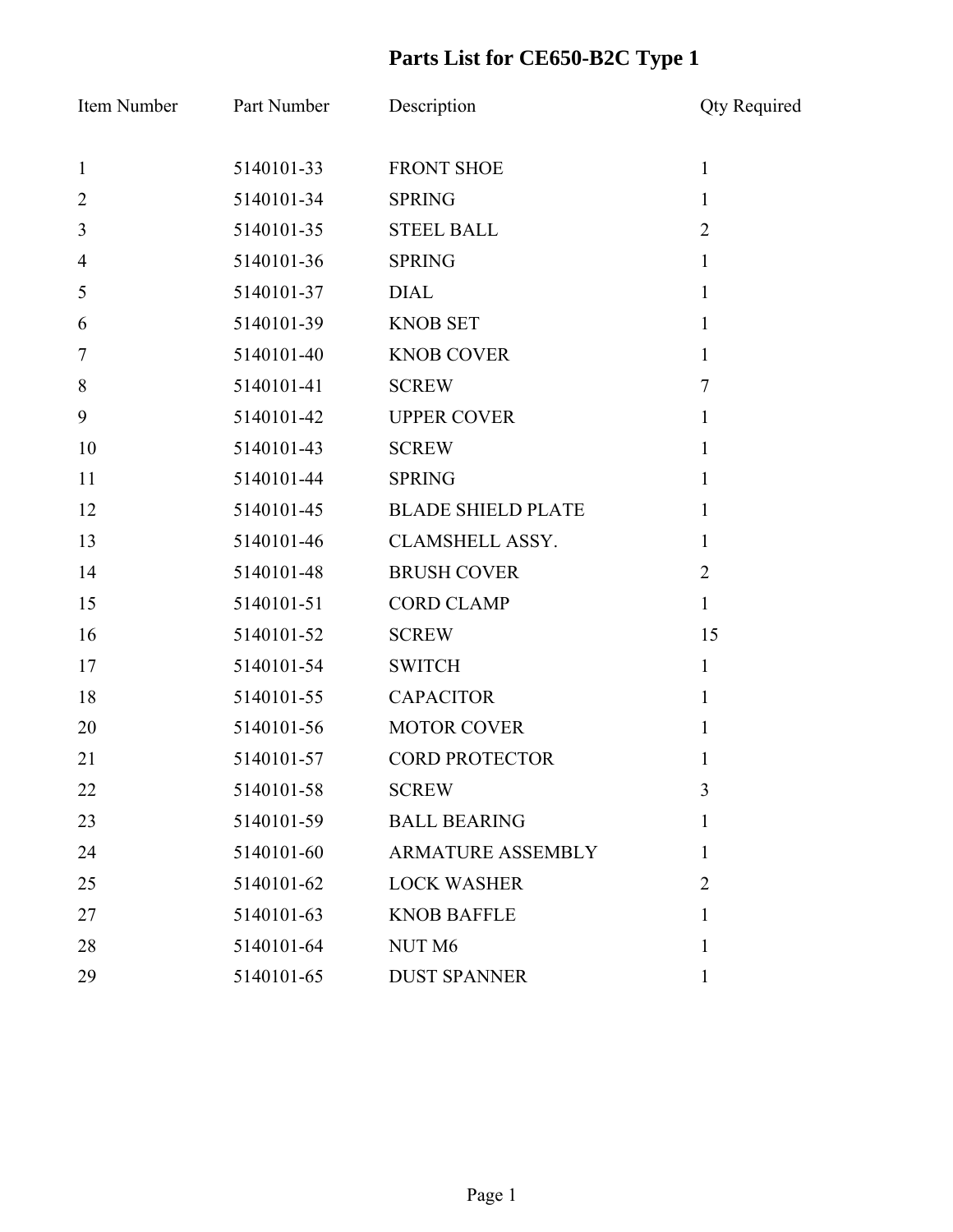## **Parts List for CE650-B2C Type 1**

| Item Number | Part Number | Description             | <b>Qty Required</b> |
|-------------|-------------|-------------------------|---------------------|
| 30          | 5140101-66  | <b>DUST DEFLECTOR</b>   | $\mathbf{1}$        |
| 32          | 5140101-36  | <b>SPRING</b>           | $\mathbf{1}$        |
| 33          | 5140101-59  | <b>BALL BEARING</b>     | $\mathbf{1}$        |
| 34          | 5140101-70  | <b>BLADE DRUM ASSY</b>  | $\mathbf{1}$        |
| 35          | 5140101-83  | <b>PIN</b>              | $\mathbf{1}$        |
| 36          | 5140101-84  | <b>FIELD</b>            | $\mathbf{1}$        |
| 37          | 5140101-86  | <b>BAFFLE</b>           | $\mathbf{1}$        |
| 38          | 5140101-87  | <b>SPRING</b>           | $\mathbf{1}$        |
| 39          | 5140101-88  | <b>REAR PLATE BAR</b>   | $\overline{2}$      |
| 40          | 5140101-89  | <b>REAR PLATE STAND</b> | $\mathbf{1}$        |
| 41          | 5140101-90  | <b>REAR SHOE</b>        | $\mathbf{1}$        |
| 42          | 5140101-91  | <b>SCREW</b>            | $\overline{4}$      |
| 43          | 5140101-92  | <b>BELT</b>             | $\mathbf{1}$        |
| 44          | 5140101-93  | <b>BELT COVER</b>       | $\mathbf{1}$        |
| 47          | 5140101-94  | <b>BALL BEARING</b>     | $\mathbf{1}$        |
| 48          | 5140101-95  | <b>BEARING PLATE</b>    | $\mathbf{1}$        |
| 50          | 5140101-96  | <b>DRIVE WHEEL</b>      | $\mathbf{1}$        |
| 51          | 5140101-97  | NUT M8                  | $\mathbf{1}$        |
| 52          | 5140101-98  | <b>BAFFLE</b>           | $\mathbf{1}$        |
| 54          | 5140101-99  | <b>BALL BEARING</b>     | 1                   |
| 56          | 5140102-00  | <b>DRIVE WHEEL</b>      | $\mathbf{I}$        |
| 57          | 5140102-01  | <b>BEARING PLATE</b>    | $\mathbf{1}$        |
| 58          | 5140102-03  | <b>CORDSET</b>          | 1                   |
| 61          | 5140102-08  | <b>SPANNER WRENCH</b>   | 1                   |
| 62          | 5140102-09  | <b>VACUUM ADAPTOR</b>   | 1                   |
| 64          | 5140102-11  | <b>BLADE PLATE</b>      | 1                   |
| 65          | 5140102-12  | <b>ADJUSTING PLATE</b>  | 1                   |